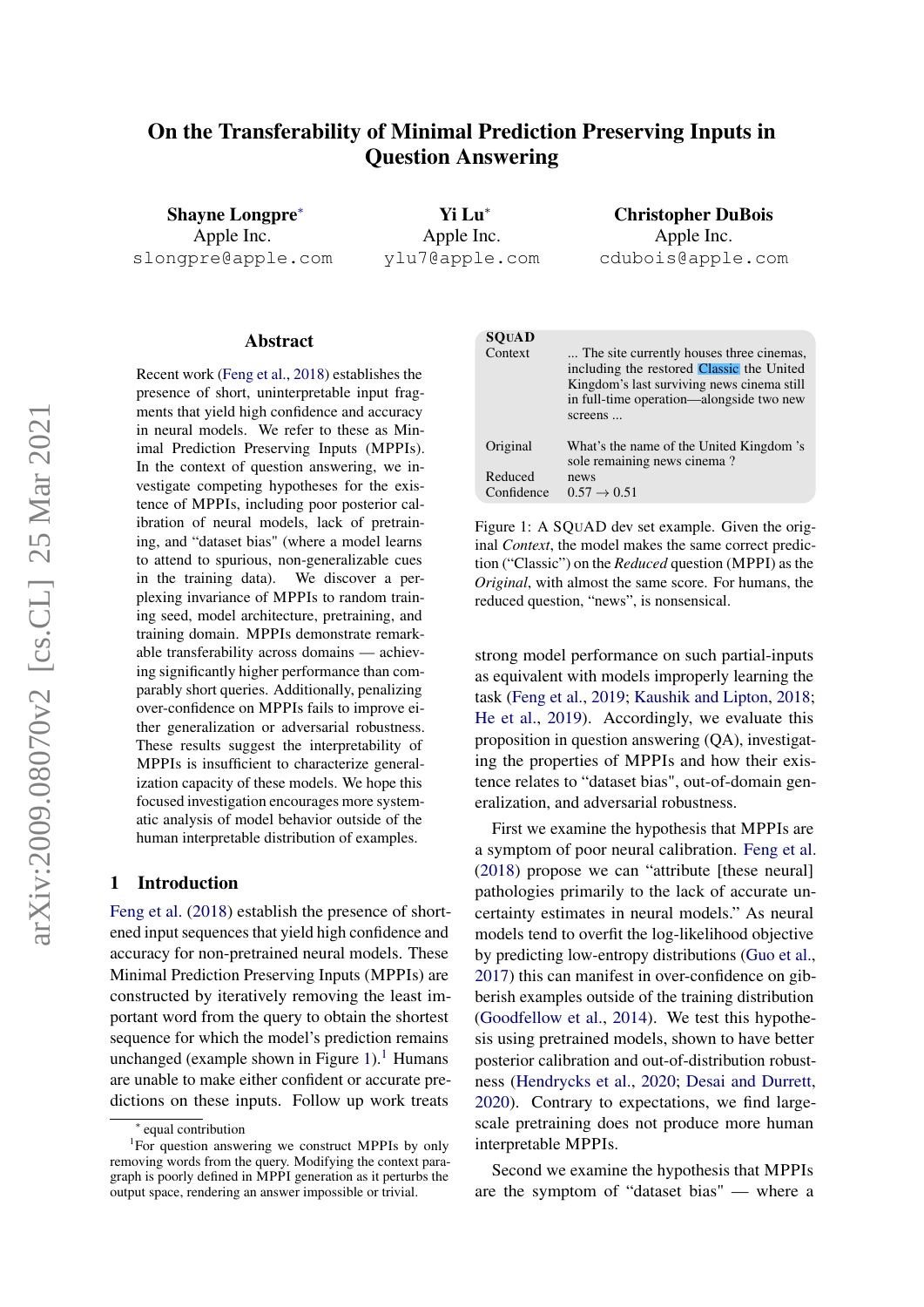flawed annotation procedure results in hidden linguistic cues or "annotation artifacts" [\(Gururangan](#page-5-8) [et al.,](#page-5-8) [2018;](#page-5-8) [Niven and Kao,](#page-6-0) [2019\)](#page-6-0). Models trained on such data distribution can rely on simple heuristics rather than learning the task. As such, input fragments or "partial inputs" are often sufficient for a model to achieve strong performance on flawed datasets. This explanation has been considered for both Natural Language Inference tasks (the "hypothesis-only" input for [Poliak et al.](#page-6-1) [\(2018\)](#page-6-1); [Gururangan et al.](#page-5-8) [\(2018\)](#page-5-8)) and for Visual Question Answering (the "question-only" model for [Goyal](#page-5-9) [et al.](#page-5-9) [\(2017\)](#page-5-9)). We expect models which rely on these spurious cues would fail to generalize well to other "domains" (datasets with different collection and annotation procedures). We discover even models trained in different domains perform nearly as well on MPPIs as on full inputs, contradicting this hypothesis. Further, we test their transferability across a number of other factors, including random training seed, model size, and pretraining strategy, and confirm their invariance to each of these.

Third we examine the hypothesis that MPPIs inhibit generalization. This intuition is based on MPPI's poor human interpretability, which could suggest models should not attend to these signals. To test this hypothesis, we regularize this phenomenon directly to promote more human understandable MPPIs, and measure the impact on outdomain generalization and adversarial robustness. Interestingly, out-domain generalization and robustness on Adversarial SQUAD [\(Jia and Liang,](#page-5-10) [2017\)](#page-5-10) vary significantly by domain, with both declining slightly on average due to regularization.

In conjunction, these results suggest MPPIs may represent an unique phenomenon from what previous work has observed and analyzed. The performance of these inputs is not well explained by domain-specific biases, or posterior overconfidence on out-of-distribution inputs. Instead, this behavior may correspond to relevant signals as the impact of their partial mitigation suggests. We hope these results encourage researchers to not assume MPPIs, or other uninterpretable model behaviour, are dataset artifacts that require mitigation a priori. Before presenting mitigation solutions, we propose they follow a more systematic analysis proposed by our actionable framework by (a) rigorously testing the alleged causes of the observed behaviour, (b) confirming the bias does not generalize/transfer, and (c) ensuring the solution provides

<span id="page-1-3"></span>

| Dataset                             | ORIGINAL | BERT-B | XLNET-L |
|-------------------------------------|----------|--------|---------|
| SOUAD (Rajpurkar et al., 2016)      | 11.54    | 2.32   | 2.65    |
| HOTPOTOA (Yang et al., 2018)        | 18.96    | 2.07   | 2.55    |
| NEWSOA (Trischler et al., 2016)     | 7.59     | 2.08   | 1.80    |
| NATURALO (Kwiatkowski et al., 2019) | 9.17     | 1.22   | 1.26    |
| TRIVIAOA (Joshi et al., 2017)       | 15.68    | 2.33   | 1.80    |
| SEARCHOA (Dunn et al., 2017)        | 17.43    | 181    | 1.05    |

Table 1: Number of MPPI query tokens, for different datasets and models.

*consistent* improvements across domains within a task.

#### 2 Experimental Methodology

All models trained, including DRQA [\(Chen et al.,](#page-5-14) [2017\)](#page-5-14), BERT [\(Devlin et al.,](#page-5-15) [2019\)](#page-5-15), and XLNET [\(Yang et al.,](#page-6-5) [2019\)](#page-6-5), employ setup and parameter choices from [Longpre et al.](#page-6-6)  $(2019)<sup>2</sup>$  $(2019)<sup>2</sup>$  $(2019)<sup>2</sup>$  $(2019)<sup>2</sup>$  We generate MPPIs by iteratively removing the least important word from the question, while keeping the original prediction unchanged. The least important word is given as that for which the model's confidence in its prediction remains highest in its absence.<sup>[3](#page-1-1)</sup>

To examine how MPPIs transfer across Question Answering domains we employ 6 diverse QA train-ing sets and 12 evaluation sets.<sup>[4](#page-1-2)</sup> The datasets were selected for annotation variety, differing on: question type, document source, annotation instructions, whether the question was collected independently of the passage, and skills required to answer the question. This set represents a realistic spectrum of domains for evaluating generalization.

We set aside  $2k$  examples from each domain's validation sets in order to generate MPPIs for model evaluation. For each experiment we also generate a set of randomly shortened queries to compare against the MPPIs — we refer to this as the "Random MPPI" baseline. For each of the original examples, we generate this baseline by randomly removing words until the length matches that of the corresponding MPPI.

#### 3 Experiments

#### 3.1 Invariance of MPPIs

[Feng et al.](#page-5-0) [\(2018\)](#page-5-0) establish the "humaninsufficiency" property of MPPIs for nonpretrained, LSTM and attention-based models, in-

<span id="page-1-0"></span><sup>&</sup>lt;sup>2</sup>For DRQA, we borrowed the hyper-parameters from hitvoice (<https://github.com/hitvoice/DrQA>))

<span id="page-1-1"></span><sup>&</sup>lt;sup>3</sup>Details of model training and examples of MPPI generation are described in Appendix A.

<span id="page-1-2"></span><sup>4</sup>Refer to Appendix A.3 for details, or the MRQA 2019 workshop: <https://mrqa.github.io/shared>. [Fisch et al.](#page-5-16) [\(2019\)](#page-5-16) normalized these datasets into purely answerable, extractive format.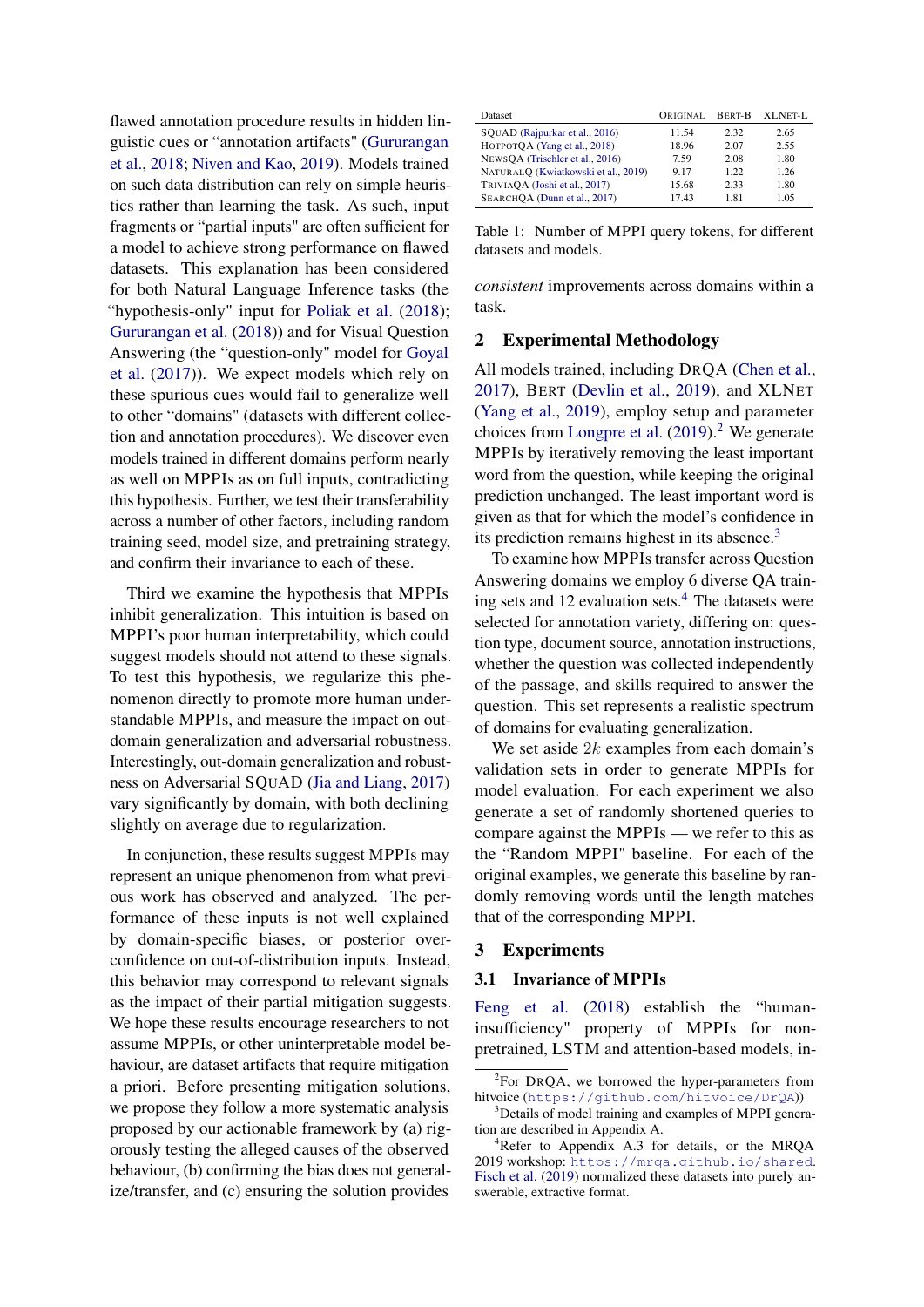<span id="page-2-1"></span>

|                          | <b>DROA</b>          | <b>BERT-B</b>     | XLNET-L           |
|--------------------------|----------------------|-------------------|-------------------|
| <b>BERT-B</b><br>XLNET-L | 32.1/9.9<br>26.017.2 | $-1-$<br>29.8/9.9 | 29.8/9.9<br>$-1-$ |
| RANDOM                   | 13.0/1.8             | 12.6/0.9          | 14.2/1.3          |

Table 2: The mean similarity, measured in Jaccard Similarity / Exact Match (%), between the MPPIs from different model types and the random baseline.

cluding DRQA, and BIMPM [\(Wang et al.,](#page-6-7) [2017\)](#page-6-7). We extend this investigation for modern, pretrained Transformers, and assess the "invariance" of MPPIs: measuring whether they are random, or are affected by model architecture, pretraining strategy, or training dataset (domain).

In subsequent experiments we compare sets of MPPIs using the mean Exact Match or Generalized Jaccard Similarity (GJS), a variant of Jaccard Similarity, which accounts for the possibility of repeated tokens in either of the sequences being compared. Generalized Jaccard Similarity is defined between two token sequences  $X$  and  $Y$  in Equation [1.](#page-2-0) Here,  $n$  is the index of every element that appears in  $X \cup Y$ .

<span id="page-2-0"></span>
$$
GJS(X,Y) = \frac{\sum_{i=1}^{n} \min(X_i, Y_i)}{\sum_{i=1}^{n} \max(X_i, Y_i)}
$$
 (1)

We will refer to this as "Jaccard Similarity" for simplicity.

#### 3.1.1 Random Seed

First, we investigate whether MPPIs are "random", or influenced by weight initialization and training data order. Measuring the Jaccard Similarity between MPPI sequences produced by models with different training seeds we find  $JS_{MPPI} =$ 57.1% $\pm$ 1.2, as compared to JS $_R = 13.8\% \pm 0.8$  on the Random MPPI baseline. This suggests MPPIs are not simply the side-effect of randomness in the training procedure.

#### 3.1.2 Pretraining and Architecture

One hypothesis is that traditional LSTM-based models, such as DRQA, do not have sufficient pretraining or "world knowledge" to rely on the entire sequence, and overfit to subsets of the input. If this were the primary source of MPPIs, we might expect models that are better calibrated and more robust to out-of-distribution examples to have longer and more interpretable MPPIs. Accordingly, we test this hypothesis with large pretrained transformers, which recent work demonstrates have

<span id="page-2-2"></span>

| <b>Train Dataset</b> | <b>Reduction Dataset</b> |                 |               |                 |  |  |
|----------------------|--------------------------|-----------------|---------------|-----------------|--|--|
|                      | SOUAD                    | <b>НОТРОТОА</b> | <b>NEWSQA</b> | <b>NATRUALO</b> |  |  |
| SOUAD                | $-(-)$                   | 31.4(8.8)       | 41.0(21.6)    | 29.2(12.5)      |  |  |
| <b>НОТРОТОА</b>      | 39.7 (12.8)              | $-(-)$          | 39.6 (18.8)   | 33.8 (13.5)     |  |  |
| <b>NEWSOA</b>        | 41.1(13.0)               | 31.6(7.2)       | $-(-)$        | 35.2(12.5)      |  |  |
| <b>NATRUALQ</b>      | 37.5(12.7)               | 28.7(7.1)       | 40.2(17.9)    | $-(-)$          |  |  |
| Average              | 39.4 (12.8)              | 30.6(7.7)       | 40.3(19.4)    | 32.7(12.8)      |  |  |

Table 3: The Jaccard Similarity (%) between BERT generated MPPIs, across domains. In parentheses are the Jaccard Similarity scores between the Random MPPI baseline and Train Dataset MPPIs.

better posterior calibration and robustness to outof-distribution inputs.

Specifically, [Desai and Durrett](#page-5-7) [\(2020\)](#page-5-7) examine 3 separate NLP tasks, using "challenging out-ofdomain settings, where models face more examples they should be uncertain about", and find that "when used out-of-the-box, pretrained models are calibrated in-domain, and compared to baselines, their calibration error out-of-domain can be as much as 3.5× lower". Similarly [Hendrycks et al.](#page-5-6) [\(2020\)](#page-5-6) systematically show "Pretrained transformers are also more effective at detecting anomalous or [out-of-distribution] examples". These findings suggest pretrained transformers should produce more interpretable MPPIs than non-pretrained models.

However, in Table [1](#page-1-3) we show MPPIs remain incomprehensibly short for all 6 domains and even for pretrained transformer models (DRQA produces MPPIs on SQUAD of mean length 2.04). In Table [2](#page-2-1) we show MPPIs produced by different model architectures and pretraining strategies are similar, significantly exceeding the Jaccard Similarity of the Random MPPI baseline ( $JS_R = 13.8\%$ ). This would not be problematic if pretrained models produced lower confidences for MPPIs than the original examples (demonstrating some form of calibration). However, we find the opposite is true. Taking SQuAD for instance we see in 85% of cases the BERT model is more confident on the MPPI than the original example.

Lastly, we verify with manual grading tasks that the MPPIs for BERT and XLNet are no more interpretable to humans than DrQA's MPPIs, as shown in Table [5.](#page-4-0) This suggests that short, uninterpretable MPPIs are ubiquitous in modern neural question answering models and unmitigated by large scale pretraining, or improved out-of-distribution robustness.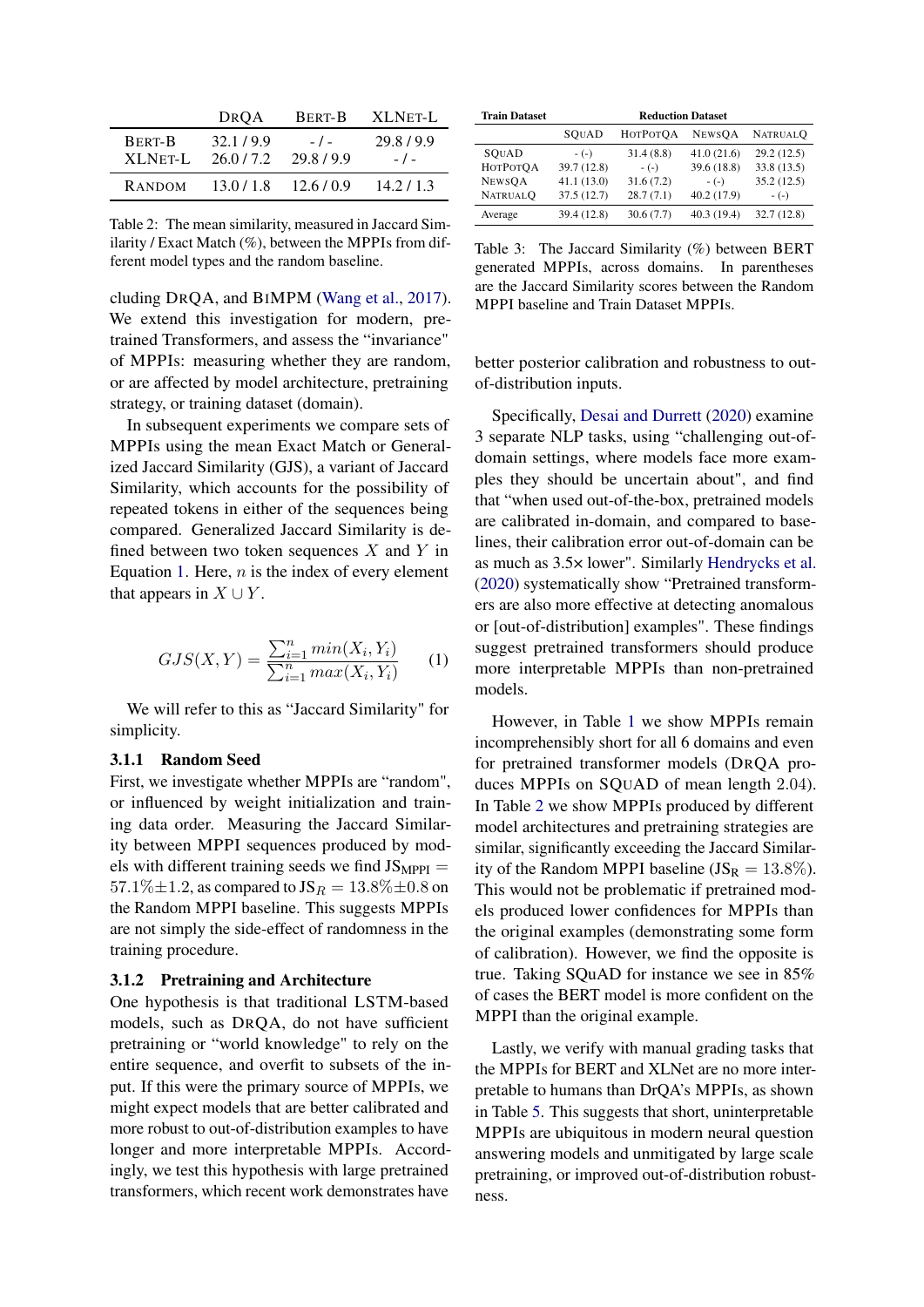#### 3.1.3 Cross-Domain Similarity

Next, we investigate the extent to which MPPIs are domain-specific. We do this by measuring their similarity when produced by models trained in different domains. If MPPIs are the product of bias in the training data, such as annotation artifacts, we would expect them to be relatively domain specific, as different datasets carry different biases. In Table [3](#page-2-2) a model trained from each domain (Train Dataset) generates MPPIs for each other domain (Reduction Dataset). For each Reduction Dataset, we measure the mean Jaccard Similarity between MPPIs produced by the Train Dataset model and MPPIs produced by the Reduction Dataset (indomain) model. In parentheses we show the mean Jaccard Similarity between the Random MPPIs and the Train Dataset MPPIs. In all cases, MPPIs demonstrate higher similarity than the random baseline, indicating that they are not domain specific.

#### 3.2 Cross-Domain Transferability of MPPIs

Even when models generate different MPPIs, they may still transfer to the other domain. We would like to measure MPPI transferability, independent of their similarity between models. If QA models perform well on MPPIs generated from a range of domains then this would suggest they are not a product of bias in the training data. Instead, they may retain information important to question answering, rather than annotation artifacts. To better measure the extent of MPPI transferability, we (a) train one model on SQuAD (Train Dataset), and another on NewsQA (Reduction Dataset), (b) use the NewsQA-model to generate  $2k$  MPPIs on the NewsQA evaluation set, and (c) measure the F1 performance of the SQuAD-model evaluated on both the original NewsQA evaluation set and the MPPI queries as generated in part (b).

Figure [2](#page-3-0) shows performance on out-domain MPPIs are 46.6% closer to original performance than on Random MPPIs. This evidence suggests MPPIs are highly transferable across domains. Consequently, MPPIs may relate to generalization, despite their poor human interpretability.

## 3.3 Human-Sufficient MPPIs do not Improve Generalization

Even though MPPIs are highly transferable between domains, their presence may be associated with poor generalization. To evaluate this possibility, we examine whether the penalization of MPPIs improves generalization, or adversarial robustness. While penalizing over-confidence on MPPIs has

<span id="page-3-2"></span>

| <b>Train Dataset</b> | F1 Score $(\%)$ |      |              |      |             |  |
|----------------------|-----------------|------|--------------|------|-------------|--|
|                      | ∧m              | OD   | $\wedge$ OD  | AR   | $\wedge$ AR |  |
| SOUAD                | $-0.8$          | 52.9 | $-1.5 + 2.3$ | 72.1 | $+3.1$      |  |
| <b>НОТРОТОА</b>      | $+0.6$          | 48.5 | $-0.6 + 1.2$ | 45.5 | $+1.0$      |  |
| <b>NEWSOA</b>        | $-0.9$          | 53.0 | $-0.9 + 0.6$ | 62.9 | $-1.8$      |  |
| <b>NATURALO</b>      | $+0.9$          | 51.6 | $-2.9 + 3.5$ | 54.9 | $-0.9$      |  |
| TRIVIAOA             | $-0.6$          | 42.3 | $-4.1 + 2.8$ | 38.9 | $-1.1$      |  |
| <b>SEARCHOA</b>      | $-0.5$          | 38.0 | $-5.9 + 2.9$ | 32.3 | $-4.0$      |  |
| <b>OVERALL AVG</b>   | $-0.2$          | 47 7 | $-2.7 + 1.1$ | 51.1 | $-0.6$      |  |

Table 4: The impact of MPPI regularization on indomain (ID) performance, macro-average out-domain (OD) generalization over 12 evaluation datasets, and adversarial robustness (AR) on Adversarial SQUAD.  $\triangle X$  = F1 of MPPI regularized model minus F1 of regular model on target X (any of ID, OD, or AR).

been shown to maintain equivalent in-domain performance, and yield subsequently longer and more human interpretable MPPI queries [\(Feng et al.,](#page-5-0) [2018\)](#page-5-0), its impact on generalization or robustness has not yet been examined.

<span id="page-3-0"></span>

Figure 2: Cross-Domain Transferability: BERT question answering performance (F1) with different training sets (y-axis), and  $2k$  evaluation sets (x-axis). Bars are colored by input type. On average, MPPI queries close the gap between models' performance on Random MPPIs and original queries by 46.6%.

We employ a simplified version of the MPPI penalization used by [Feng et al.](#page-5-0) [\(2018\)](#page-5-0), training a model with equal quantities of regular and MPPI examples — maintaining normal QA loss terms for the regular examples, and applying an entropy penalty to MPPI examples.<sup>[5](#page-3-1)</sup> When penalizing overconfidence on MPPIs, we confirm the new MPPI length is significantly longer (Appendix sections B), and more human interpretable (Table [5\)](#page-4-0).

In Table [4](#page-3-2) we show the difference in F1 scores  $(\triangle)$  between the regularized and original models. Results demonstrate that in-domain F1 (ID), macroaverage out-domain F1 over 12 datasets (OD), and

<span id="page-3-1"></span><sup>5</sup> See Appendix section A.4 for details.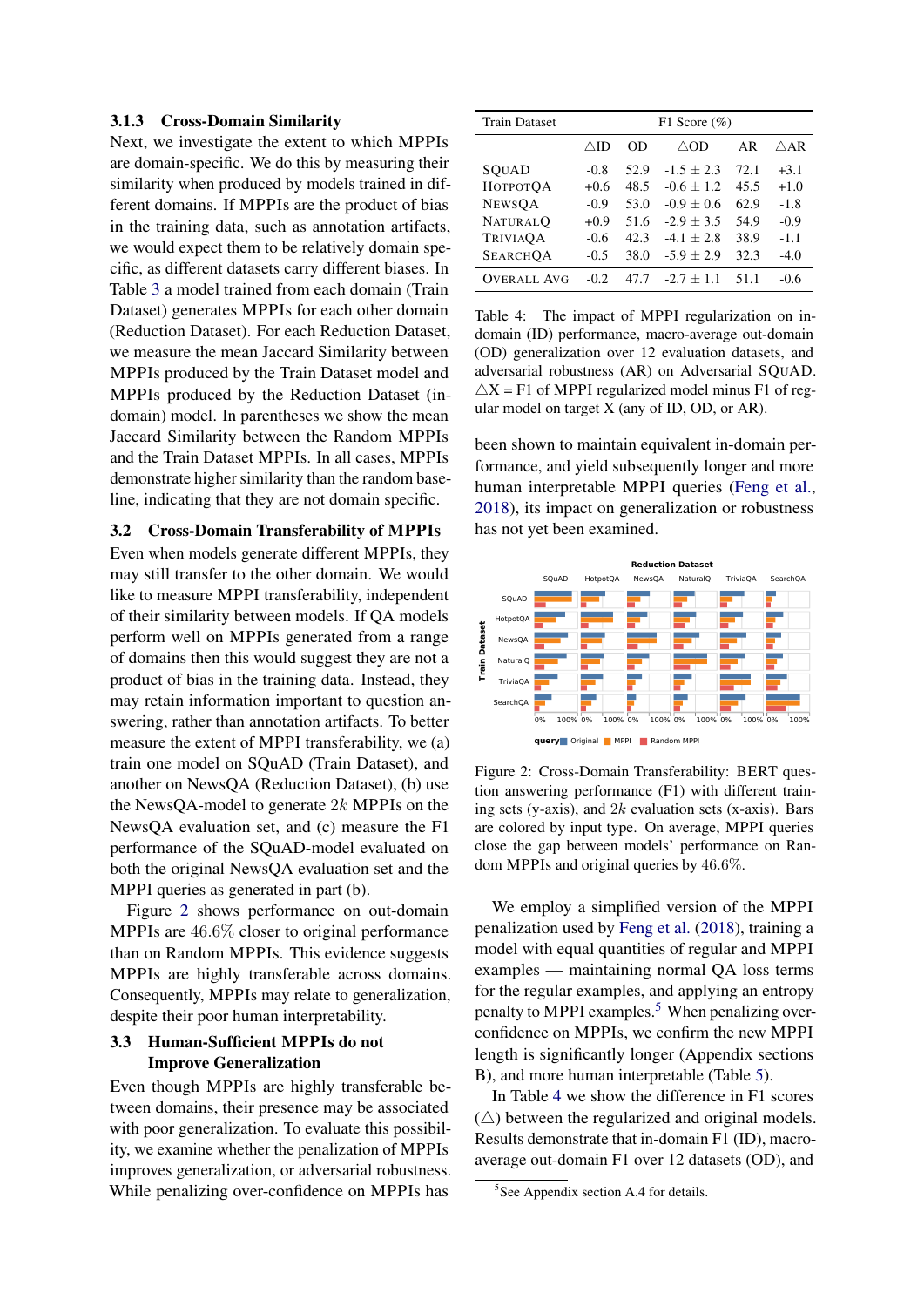<span id="page-4-0"></span>

|                                                | HUMAN F1 (EM)            |
|------------------------------------------------|--------------------------|
| <b>ORIGINAL QUERY</b><br>$DRQA^{\dagger} MPPI$ | 91.2 (82.3)<br>$-(31.7)$ |
| <b>BERT-B MPPI</b><br><b>XLNET-L MPPI</b>      | 41.6(32.0)<br>37.6(26.0) |
| <b>BERT-B* MPPI</b>                            | 60.7(43.5)               |
| <b>RANDOM MPPI</b>                             | 26.5(17.0)               |

Table 5: The mean human performance (in F1 and Exact Match over 100 examples) on different variants of MPPIs for SQUAD.

† Human performance cited from [Feng et al.](#page-5-0) [\(2018\)](#page-5-0)

∗ Indicates a model trained with MPPI regularization.

adversarial robustness F1 on Adversarial SQUAD (AR) all decline slightly on average with MPPI regularization — by  $0.2\%, 2.7\%$ , and  $0.6\%$  respectively. These results suggest a model's ability to make predictions on MPPIs is not strongly correlated with either generalization or robustness across 13 total QA datasets. However, the relative stability of in-domain performance as compared to outdomain performance suggests mitigating MPPIs is more harmful when crossing domain boundaries.

Certain train datasets exhibit greater sensitivity to MPPI regularization than others. For instance SearchQA is drastically affected in all measures, HotpotQA hardly at all, and SQuAD actually improves by 3.1% in adversarial robustness. Additionally, Table [4](#page-3-2) shows the 95% confidence intervals for out-domain generalization are often as large as the mean change in performance. Empirically, this demonstrates the effect of MPPI regularization is not consistent, having both positive and negative impacts on performance, depending on which of the 12 out-domain datasets is in question.<sup>[6](#page-4-1)</sup>

#### 4 Discussion

In SQUAD, the most common MPPI is the empty string (40%). Among non-empty strings, the most common MPPI tokens are: "what", "?", "who", "how", "when". Despite the pattern of interrogative words, these tokens are already among the most frequent in SQUAD questions, so it's challenging to measure the unique information they convey.

A more direct approach to understand the informative signal of MPPIs is to measure their "human insufficiency" property directly. We conduct a grading task, comparing human ability to answer real, MPPI, and random MPPI queries. Table [5](#page-4-0) shows that humans could only correctly

answer BERT and XLNet MPPIs slightly more often than random MPPIs (32% and 26% exact match compared to 17%), but could answer 43.5% of MPPIs produced by MPPI-regularized BERT. Although this confirms MPPI-regularization partially resolves over-confident behaviour for these human non-interpretable inputs, we've observed the resulting model fares slightly worse in domain generalization and robustness.

We find no evidence that MPPIs are explained by poorly calibrated neural models, lack of pretraining knowledge, or dataset-specific bias. Alternatively they may relate, at least in part, to useful and transferable signals. While practitioners, especially in model debiasing tasks, have focused on human understandable and generalizable features, this work would encourage them to also consider the presence of generalizable features which are not human interpretable. This observation closely relates to prior work in computer vision suggesting human uninterpretable, adversarial examples can be the result of "features", not "bugs", in which [Ilyas](#page-5-17) [et al.](#page-5-17) [\(2019\)](#page-5-17) observe "a misalignment between the (human-specified) notion of robustness and the inherent geometry of the data." We hope this work provides a framework to rigorously evaluate the impact of bias mitigation methods on robustness and generalization, and encourages ML practitioners to examine assumptions regarding unexpected model behaviour on out-of-distribution inputs.

## 5 Conclusion

We empirically verify the surprising invariance of MPPIs to random seed, model architecture, and pretraining, as well as their wide transferability across domains. These results suggest that MPPIs may not be best explained by poorly calibrated neural estimates of confidence or dataset-specific bias. Examining their relationship to generalization and adversarial robustness, we highlight the ability to maintain in-domain performance but significantly alter out-domain performance and robustness. We hope our results encourage a more systematic analysis of hypotheses regarding model behavior outside the human interpretable distribution of examples.

#### 6 Acknowledgments

We would like to acknowledge Eric Wallace, Shi Feng, Jordan Boyd-Graber, Christopher Clark, Drew Frank, Kanit Wongsuphasawat, Ni Lao, and Charlie Maalouf for their guiding insights and helpful discussion.

<span id="page-4-1"></span><sup>&</sup>lt;sup>6</sup>See Figure 9 in Appendix A.4 for details.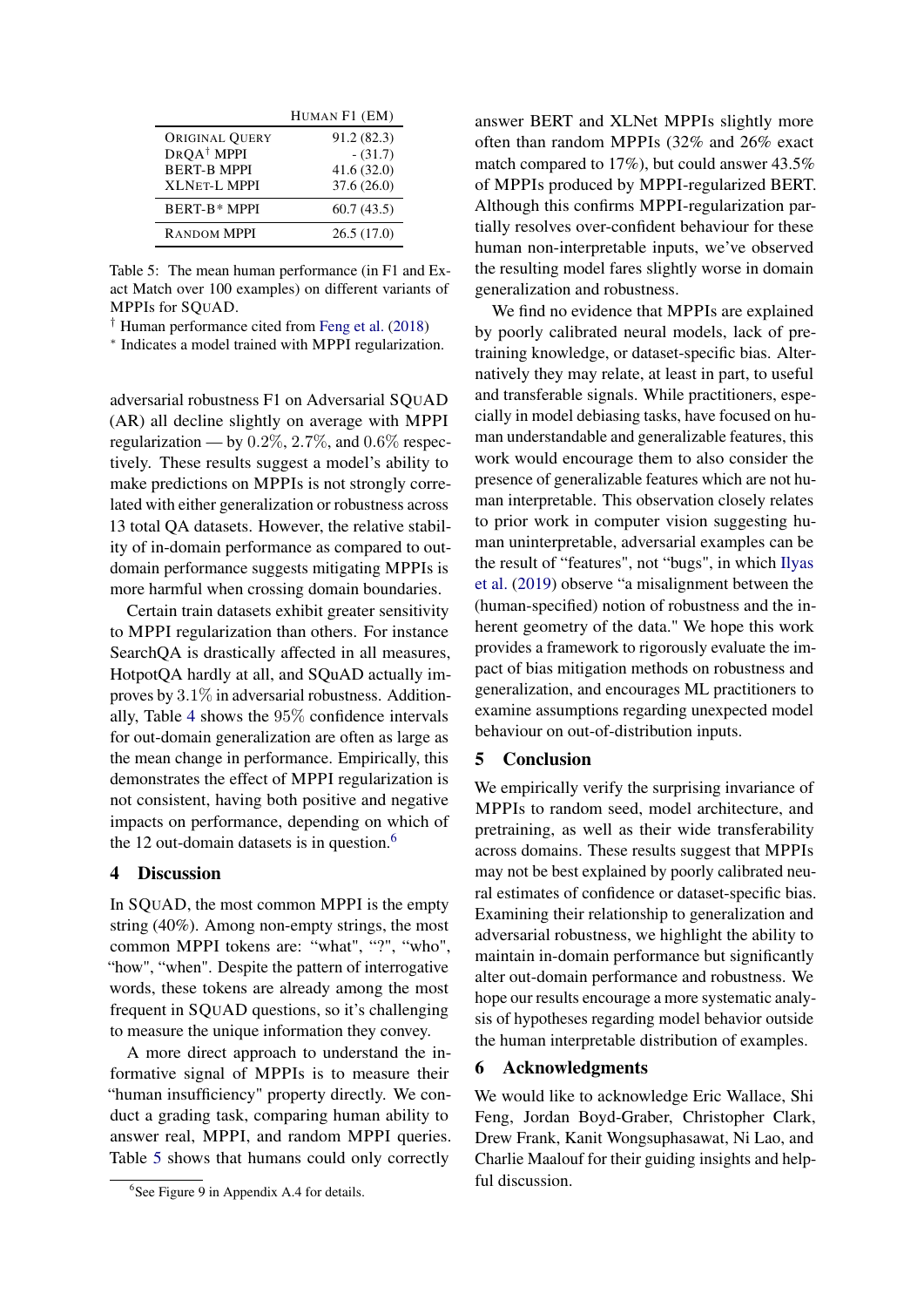#### References

- <span id="page-5-14"></span>Dangi Chen, Adam Fisch, Jason Weston, and Antoine Bordes. 2017. Reading wikipedia to answer opendomain questions. In *Proceedings of the 55th Annual Meeting of the Association for Computational Linguistics (Volume 1: Long Papers)*, pages 1870– 1879.
- <span id="page-5-7"></span>Shrey Desai and Greg Durrett. 2020. Calibration of pre-trained transformers. *arXiv preprint arXiv:2003.07892*.
- <span id="page-5-15"></span>Jacob Devlin, Ming-Wei Chang, Kenton Lee, and Kristina Toutanova. 2019. Bert: Pre-training of deep bidirectional transformers for language understanding. In *Proceedings of the 2019 Conference of the North American Chapter of the Association for Computational Linguistics: Human Language Technologies, Volume 1 (Long and Short Papers)*, pages 4171–4186.
- <span id="page-5-18"></span>Dheeru Dua, Yizhong Wang, Pradeep Dasigi, Gabriel Stanovsky, Sameer Singh, and Matt Gardner. 2019. Drop: A reading comprehension benchmark requiring discrete reasoning over paragraphs. *arXiv preprint arXiv:1903.00161*.
- <span id="page-5-13"></span>Matthew Dunn, Levent Sagun, Mike Higgins, V Ugur Guney, Volkan Cirik, and Kyunghyun Cho. 2017. Searchqa: A new q&a dataset augmented with context from a search engine. *arXiv preprint* context from a search engine. *arXiv:1704.05179*.
- <span id="page-5-1"></span>Shi Feng, Eric Wallace, and Jordan Boyd-Graber. 2019. Misleading failures of partial-input baselines. In *Proceedings of the 57th Annual Meeting of the Association for Computational Linguistics*, pages 5533– 5538.
- <span id="page-5-0"></span>Shi Feng, Eric Wallace, Alvin Grissom II, Mohit Iyyer, Pedro Rodriguez, and Jordan Boyd-Graber. 2018. Pathologies of neural models make interpretations difficult. In *Proceedings of the 2018 Conference on Empirical Methods in Natural Language Processing*, pages 3719–3728.
- <span id="page-5-16"></span>Adam Fisch, Alon Talmor, Robin Jia, Minjoon Seo, Eunsol Choi, and Dangi Chen. 2019. Mrga 2019 shared task: Evaluating generalization in reading comprehension. In *EMNLP 2019 MRQA Workshop*, page 1.
- <span id="page-5-5"></span>Ian J. Goodfellow, Jonathon Shlens, and Christian Szegedy. 2014. [Explaining and harnessing adversar](http://arxiv.org/abs/1412.6572)[ial examples.](http://arxiv.org/abs/1412.6572)
- <span id="page-5-9"></span>Yash Goyal, Tejas Khot, Douglas Summers-Stay, Dhruv Batra, and Devi Parikh. 2017. Making the v in vqa matter: Elevating the role of image understanding in visual question answering. In *2017 IEEE Conference on Computer Vision and Pattern Recognition (CVPR)*, pages 6325–6334. IEEE.
- <span id="page-5-4"></span>Chuan Guo, Geoff Pleiss, Yu Sun, and Kilian Q Weinberger. 2017. On calibration of modern neural networks. In *Proceedings of the 34th International Conference on Machine Learning-Volume 70*, pages 1321–1330. JMLR. org.
- <span id="page-5-8"></span>Suchin Gururangan, Swabha Swayamdipta, Omer Levy, Roy Schwartz, Samuel Bowman, and Noah A. Smith. 2018. [Annotation artifacts in natural lan](https://doi.org/10.18653/v1/N18-2017)[guage inference data.](https://doi.org/10.18653/v1/N18-2017) In *Proceedings of the 2018 Conference of the North American Chapter of the Association for Computational Linguistics: Human Language Technologies, Volume 2 (Short Papers)*, pages 107–112, New Orleans, Louisiana. Association for Computational Linguistics.
- <span id="page-5-3"></span>He He, Sheng Zha, and Haohan Wang. 2019. Unlearn dataset bias in natural language inference by fitting the residual. *EMNLP-IJCNLP 2019*, page 132.
- <span id="page-5-6"></span>Dan Hendrycks, Xiaoyuan Liu, Eric Wallace, Adam Dziedzic, Rishabh Krishnan, and Dawn Song. 2020. Pretrained transformers improve out-of-distribution robustness. *arXiv preprint arXiv:2004.06100*.
- <span id="page-5-17"></span>Andrew Ilyas, Shibani Santurkar, Dimitris Tsipras, Logan Engstrom, Brandon Tran, and Aleksander Madry. 2019. Adversarial examples are not bugs, they are features. In *Advances in Neural Information Processing Systems*, pages 125–136.
- <span id="page-5-10"></span>Robin Jia and Percy Liang. 2017. Adversarial examples for evaluating reading comprehension systems. In *Proceedings of the 2017 Conference on Empirical Methods in Natural Language Processing*, pages 2021–2031.
- <span id="page-5-12"></span>Mandar Joshi, Eunsol Choi, Daniel S Weld, and Luke Zettlemoyer. 2017. Triviaqa: A large scale distantly supervised challenge dataset for reading comprehension. *arXiv preprint arXiv:1705.03551*.
- <span id="page-5-2"></span>Divyansh Kaushik and Zachary C Lipton. 2018. How much reading does reading comprehension require? a critical investigation of popular benchmarks. In *Proceedings of the 2018 Conference on Empirical Methods in Natural Language Processing*, pages 5010–5015.
- <span id="page-5-19"></span>Aniruddha Kembhavi, Minjoon Seo, Dustin Schwenk, Jonghyun Choi, Ali Farhadi, and Hannaneh Hajishirzi. 2017. Are you smarter than a sixth grader? textbook question answering for multimodal machine comprehension. In *Proceedings of the IEEE Conference on Computer Vision and Pattern Recognition*, pages 4999–5007.
- <span id="page-5-11"></span>Tom Kwiatkowski, Jennimaria Palomaki, Olivia Redfield, Michael Collins, Ankur Parikh, Chris Alberti, Danielle Epstein, Illia Polosukhin, Jacob Devlin, Kenton Lee, et al. 2019. Natural questions: a benchmark for question answering research. *Transactions of the Association for Computational Linguistics*, 7:453–466.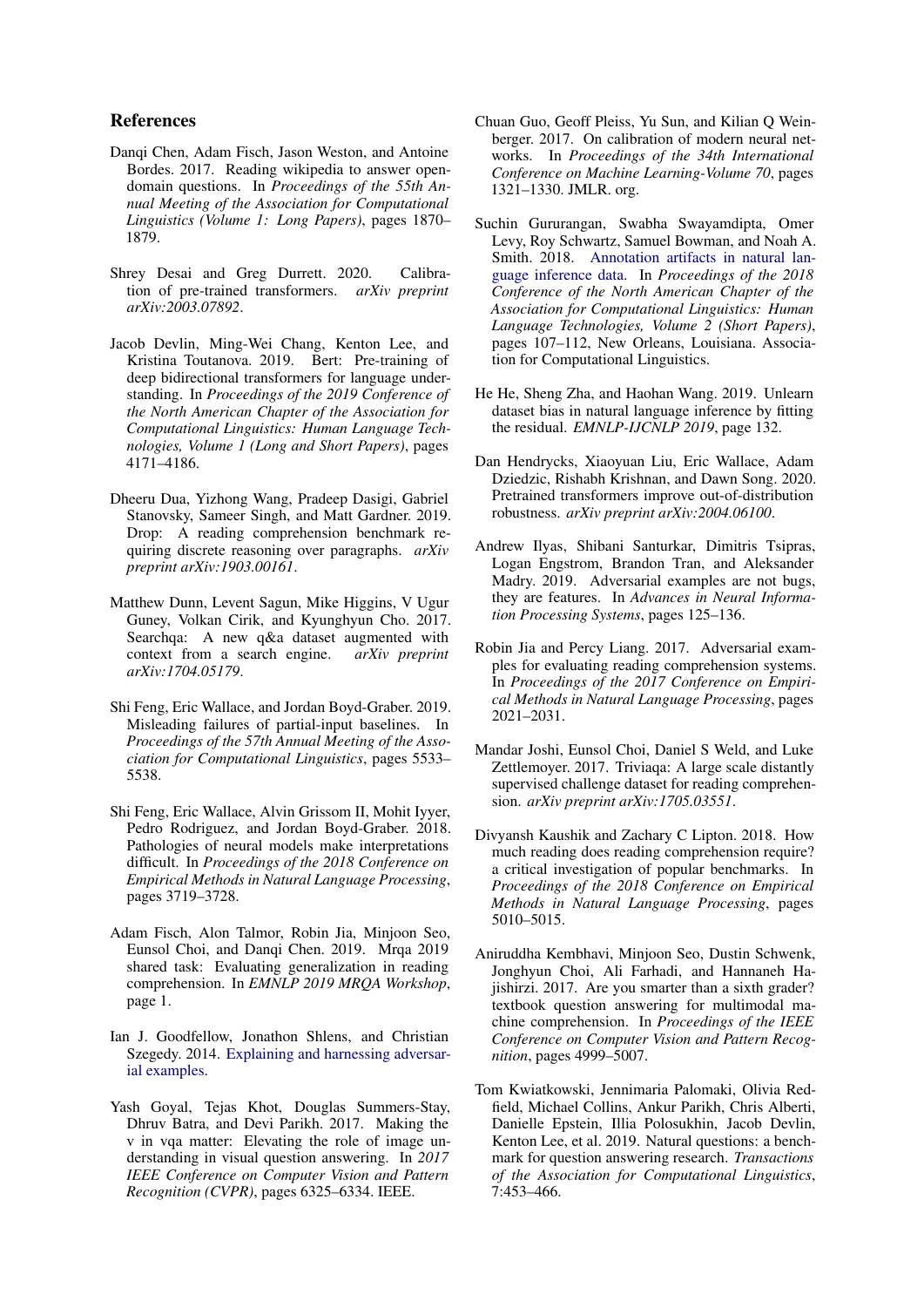- <span id="page-6-11"></span>Guokun Lai, Qizhe Xie, Hanxiao Liu, Yiming Yang, and Eduard Hovy. 2017. Race: Large-scale reading comprehension dataset from examinations. *arXiv preprint arXiv:1704.04683*.
- <span id="page-6-12"></span>Omer Levy, Minjoon Seo, Eunsol Choi, and Luke Zettlemoyer. 2017. Zero-shot relation extraction via reading comprehension. *arXiv preprint arXiv:1706.04115*.
- <span id="page-6-6"></span>Shayne Longpre, Yi Lu, Zhucheng Tu, and Chris DuBois. 2019. An exploration of data augmentation and sampling techniques for domain-agnostic question answering. In *EMNLP 2019 MRQA Workshop*, page 220.
- <span id="page-6-0"></span>Timothy Niven and Hung-Yu Kao. 2019. Probing neural network comprehension of natural language arguments. In *Proceedings of the 57th Annual Meeting of the Association for Computational Linguistics*, pages 4658–4664.
- <span id="page-6-8"></span>Adam Paszke, Sam Gross, Francisco Massa, Adam Lerer, James Bradbury, Gregory Chanan, Trevor Killeen, Zeming Lin, Natalia Gimelshein, Luca Antiga, Alban Desmaison, Andreas Kopf, Edward Yang, Zachary DeVito, Martin Raison, Alykhan Tejani, Sasank Chilamkurthy, Benoit Steiner, Lu Fang, Junjie Bai, and Soumith Chintala. 2019. [Py](http://papers.neurips.cc/paper/9015-pytorch-an-imperative-style-high-performance-deep-learning-library.pdf)[torch: An imperative style, high-performance deep](http://papers.neurips.cc/paper/9015-pytorch-an-imperative-style-high-performance-deep-learning-library.pdf) [learning library.](http://papers.neurips.cc/paper/9015-pytorch-an-imperative-style-high-performance-deep-learning-library.pdf) In H. Wallach, H. Larochelle, A. Beygelzimer, F. d'Alché-Buc, E. Fox, and R. Garnett, editors, *Advances in Neural Information Processing Systems 32*, pages 8024–8035. Curran Associates, Inc.
- <span id="page-6-1"></span>Adam Poliak, Jason Naradowsky, Aparajita Haldar, Rachel Rudinger, and Benjamin Van Durme. 2018. Hypothesis only baselines in natural language inference. In *Proceedings of the Seventh Joint Conference on Lexical and Computational Semantics*, pages 180–191.
- <span id="page-6-2"></span>Pranav Rajpurkar, Jian Zhang, Konstantin Lopyrev, and Percy Liang. 2016. Squad: 100,000+ questions for machine comprehension of text. In *Proceedings of the 2016 Conference on Empirical Methods in Natural Language Processing*, pages 2383–2392.
- <span id="page-6-10"></span>Amrita Saha, Rahul Aralikatte, Mitesh M Khapra, and Karthik Sankaranarayanan. 2018. Duorc: Towards complex language understanding with paraphrased reading comprehension. *arXiv preprint arXiv:1804.07927*.
- <span id="page-6-4"></span>Adam Trischler, Tong Wang, Xingdi Yuan, Justin Harris, Alessandro Sordoni, Philip Bachman, and Kaheer Suleman. 2016. Newsqa: A machine comprehension dataset. *arXiv preprint arXiv:1611.09830*.
- <span id="page-6-9"></span>George Tsatsaronis, Michael Schroeder, Georgios Paliouras, Yannis Almirantis, Ion Androutsopoulos, Eric Gaussier, Patrick Gallinari, Thierry Artieres, Michael R Alvers, Matthias Zschunke, et al. 2012.

Bioasq: A challenge on large-scale biomedical semantic indexing and question answering. In *2012 AAAI Fall Symposium Series*.

- <span id="page-6-7"></span>Zhiguo Wang, Wael Hamza, and Radu Florian. 2017. [Bilateral multi-perspective matching for natural lan](http://arxiv.org/abs/1702.03814)[guage sentences.](http://arxiv.org/abs/1702.03814)
- <span id="page-6-5"></span>Zhilin Yang, Zihang Dai, Yiming Yang, Jaime Carbonell, Russ R Salakhutdinov, and Quoc V Le. 2019. Xlnet: Generalized autoregressive pretraining for language understanding. In *Advances in neural information processing systems*, pages 5754–5764.
- <span id="page-6-3"></span>Zhilin Yang, Peng Qi, Saizheng Zhang, Yoshua Bengio, William W Cohen, Ruslan Salakhutdinov, and Christopher D Manning. 2018. Hotpotqa: A dataset for diverse, explainable multi-hop question answering. *arXiv preprint arXiv:1809.09600*.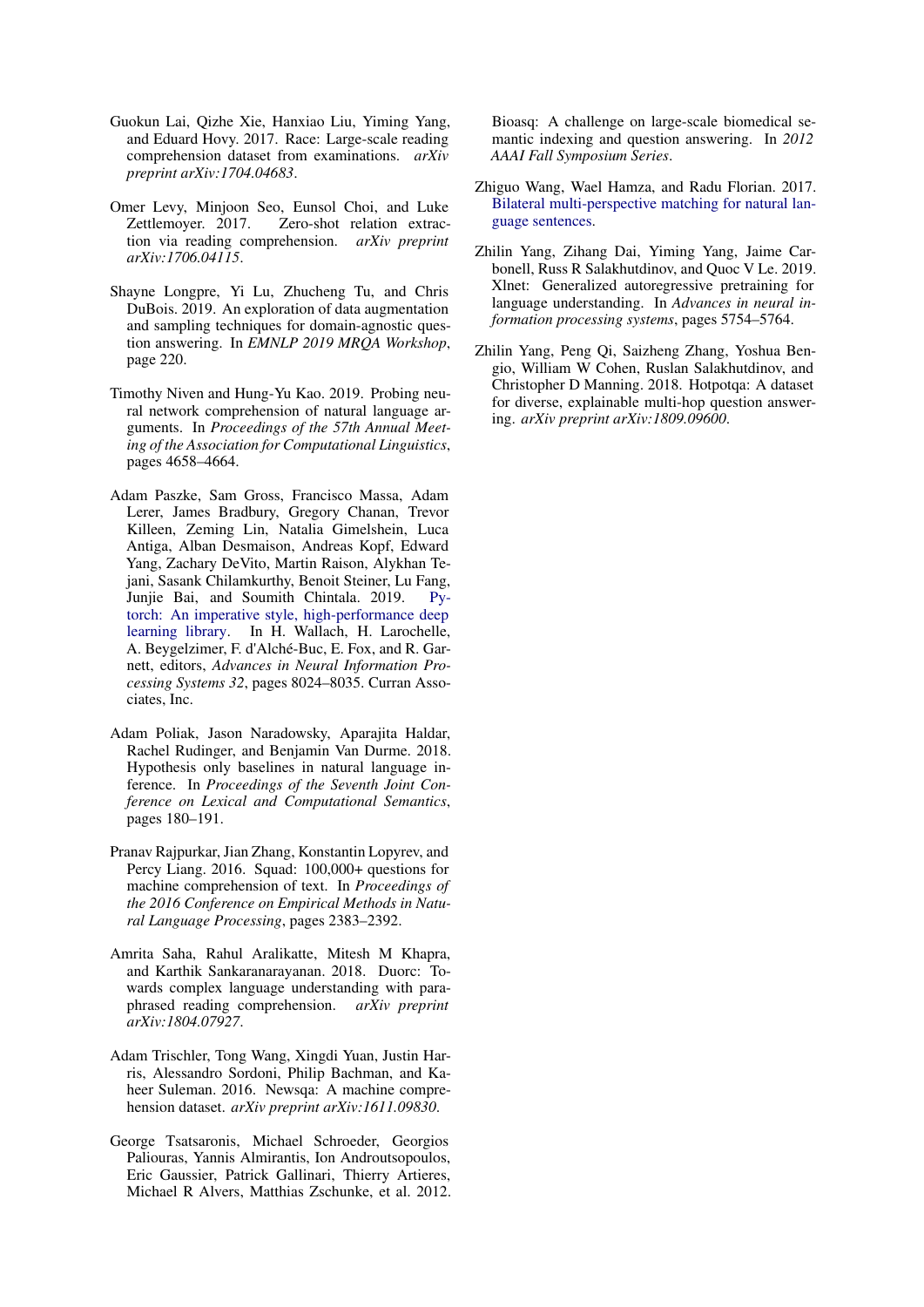# Appendices

## A Reproducibility

## A.1 Question Answering Models

For reproducibility, we share our hyper-parameter selection in Table [6.](#page-7-0) We borrow our hyperparameters from [Longpre et al.](#page-6-6) [\(2019\)](#page-6-6) for training all Question Answering (QA) models. Their parameters are tuned for the same datasets in the MRQA Shared Task. We found these choices to provide stable and strong results across all datasets.

Our BERT and XLNet question answering modules build upon the standard PyTorch [\(Paszke et al.,](#page-6-8) [2019\)](#page-6-8) implementations from HuggingFace, and are trained on 8 NVIDIA Tesla V100 GPUs.<sup>[7](#page-7-1)</sup> For DRQA, by [Chen et al.](#page-5-14)  $(2017)$ , we borrowed the implementation and hyper-parameters from hitvoice (<https://github.com/hitvoice/DrQA>) and train on 1 NVIDIA Tesla V100 GPU.[8](#page-7-2)

## A.2 Dataset

We employ 6 diverse QA training sets and 12 evaluation sets from the MRQA 2019 workshop ([https:](https://github.com/mrqa/MRQA-Shared-Task-2019) [//github.com/mrqa/MRQA-Shared-Task-2019](https://github.com/mrqa/MRQA-Shared-Task-2019)) [\(Fisch et al.,](#page-5-16) [2019\)](#page-5-16). These datasets have been normalized into purely extractive format and all questions are answerable. The 6 training datasets are SQuAD [\(Rajpurkar et al.,](#page-6-2) [2016\)](#page-6-2), NewsQA [\(Trischler et al.,](#page-6-4) [2016\)](#page-6-4), TriviaQA [\(Joshi et al.,](#page-5-12) [2017\)](#page-5-12), SearchQA [\(Dunn et al.,](#page-5-13) [2017\)](#page-5-13), HotpotQA [\(Yang et al.,](#page-6-3) [2018\)](#page-6-3), and Natural Questions [\(Kwiatkowski et al.,](#page-5-11) [2019\)](#page-5-11). Six other evaluation datasets are included: BioASQ [\(Tsatsaronis](#page-6-9) [et al.,](#page-6-9) [2012\)](#page-6-9), DROP [\(Dua et al.,](#page-5-18) [2019\)](#page-5-18), DuoRC [\(Saha et al.,](#page-6-10) [2018\)](#page-6-10), RACE [\(Lai et al.,](#page-6-11) [2017\)](#page-6-11), RelationsExtraction [\(Levy et al.,](#page-6-12) [2017\)](#page-6-12) , and TextbookQA [\(Kembhavi et al.,](#page-5-19) [2017\)](#page-5-19). Table [7](#page-8-0) shows their statistics.

We use the hyperparameters described in Table [6](#page-7-0) for training on each dataset. We use all the training data provided for each by MRQA.

## A.3 Generating MPPIs

The process for generating MPPIs closely follows the procedure described by [Feng et al.](#page-5-0) [\(2018\)](#page-5-0). We operate with a beam size of  $k = 3$ , finding that larger beam sizes exhibit diminishing returns, and

<span id="page-7-0"></span>

| <b>Model Parameter</b>       | <b>Value</b> |
|------------------------------|--------------|
| <b>DROA</b>                  |              |
| Model Size (# params)        | 31.5M        |
| Avg. Train Time              | $10h\,30m$   |
| Learning Rate                | 0.1          |
| Optimizer                    | Adamax       |
| Num Epochs                   | 35           |
| <b>Batch</b> size            | 32           |
| Dropout                      | 0.4          |
| Hidden size                  | 128          |
| <b>BERT-BASE</b>             |              |
| Model Size (# params)        | 108.3M       |
| Avg. Train Time              | 2h 20m       |
| Learning Rate                | $5e-5$       |
| Optimizer                    | Adam         |
| Num Epochs                   | 2            |
| <b>Batch Size</b>            | 25           |
| <b>Gradient Accumulation</b> | 1            |
| Dropout                      | 0.1          |
| <b>Lower Case</b>            | False        |
| Max Query Length             | 64           |
| Max Sequence Length          | 512          |
| <b>XLNet-LARGE</b>           |              |
| Model Size (# params)        | 364.5M       |
| Avg. Train Time              | 4h.45m       |
| Learning Rate                | $2e-5$       |
| Optimizer                    | Adam         |
| Num Epochs                   | 2            |
| <b>Batch Size</b>            | 6            |
| <b>Gradient Accumulation</b> | 3            |
| Dropout                      | 0.1          |
| <b>Lower Case</b>            | False        |
| Max Query Length             | 64           |
| Max Sequence Length          | 512          |

Table 6: Hyperparameter selection for each model type.

rarely produce different results. The procedure involves iteratively removing the token which is "least important" to the model. The least important token is defined as the one that when removed provides the smallest decrease in confidence in the originally predicted span. Note that in some cases confidence in the originally predicted span can even increase with the removal of a token. In any case, the least important token is always designated by the lowest confidence in the original prediction. The stop condition is when removing **any** additional token would change the model's prediction.

Note that we follow previous work in only removing words from the query in extractive question answering. The reason for this is the MPPI can be poorly defined when context tokens are removed. Since the output predictions are over the context tokens for extractive question answering, its possible to warp the answer space, or remove the answer

<span id="page-7-1"></span> $7$ https://qithub.com/huqqinqface/ [transformers](https://github.com/huggingface/transformers)

<span id="page-7-2"></span>We used the open source version available at  $https:$ [//github.com/hitvoice/drqa](https://github.com/hitvoice/drqa).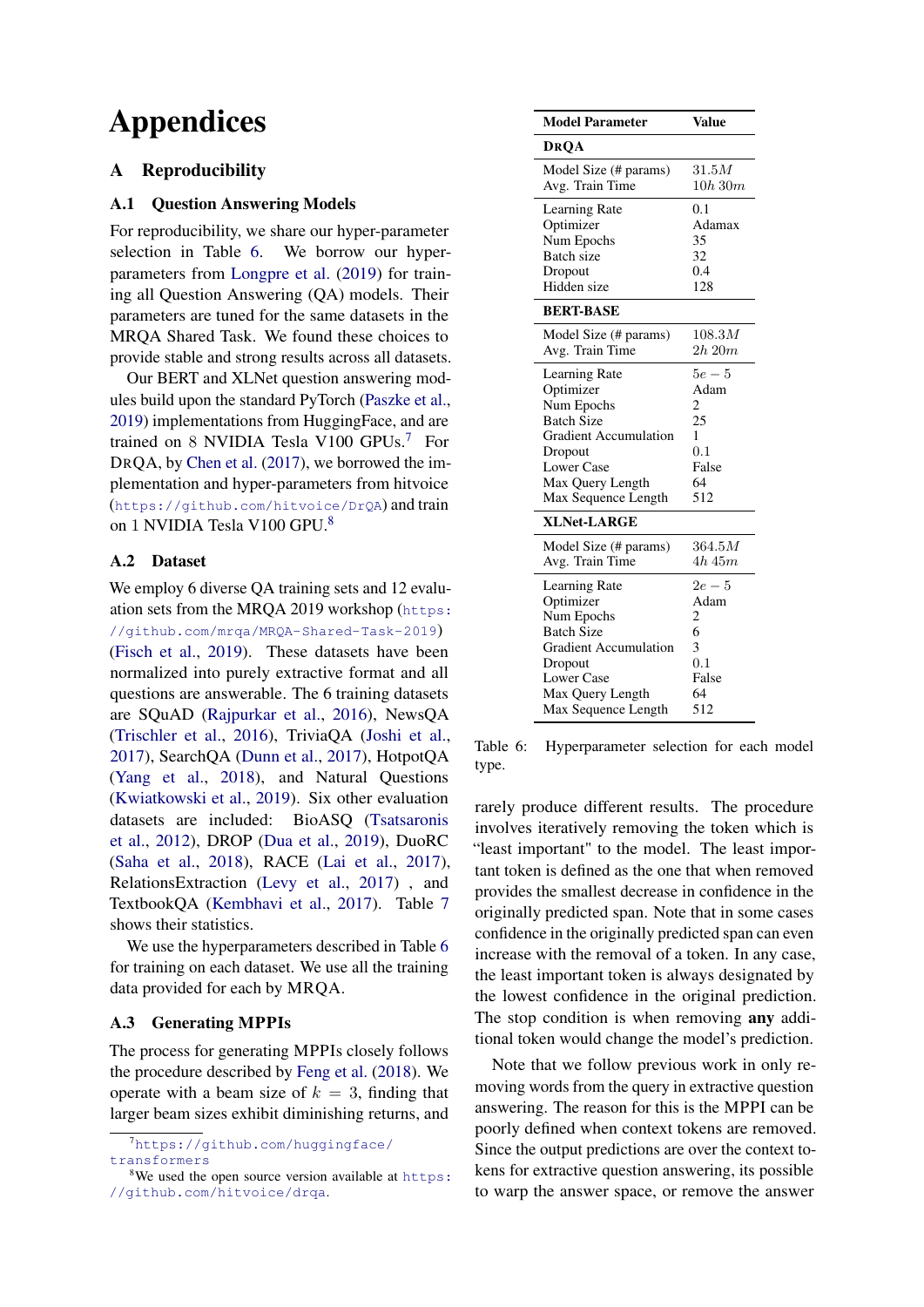<span id="page-8-0"></span>

| <b>Dataset</b>           | Question (Q)   | Context $(C)$    | Avg. Q Len | Avg. C Len | <b>Train</b>             | Dev    |
|--------------------------|----------------|------------------|------------|------------|--------------------------|--------|
| SOuAD                    | Crowdsourced   | Wikipedia        | 11         | 137        | 86.588                   | 10,507 |
| NewsOA                   | Crowdsourced   | News articles    | 8          | 599        | 74,160                   | 4,212  |
| TriviaOA                 | Trivia         | Web snippets     | 16         | 784        | 61.688                   | 7,785  |
| SearchOA                 | Jeopardy       | Web snippets     | 17         | 749        | 117,384                  | 16,980 |
| HotpotQA                 | Crowdsourced   | Wikipedia        | 22         | 232        | 72,928                   | 5,904  |
| <b>Natural Ouestions</b> | Search logs    | Wikipedia        | 9          | 153        | 104.071                  | 12,836 |
| <b>BioASO</b>            | Domain experts | Science articles | 11         | 248        | $\overline{\phantom{a}}$ | 1,504  |
| <b>DROP</b>              | Crowdsourced   | Wikipedia        | 11         | 243        | $\blacksquare$           | 1,503  |
| <b>DuoRC</b>             | Crowdsourced   | Movie plots      | 9          | 681        | $\overline{\phantom{a}}$ | 1.501  |
| <b>RACE</b>              | Domain experts | Examinations     | 12         | 349        | $\overline{\phantom{a}}$ | 674    |
| RelationExtraction       | Synthetic      | Wikipedia        | 9          | 30         | $\overline{\phantom{a}}$ | 2,948  |
| TextbookOA               | Domain experts | <b>Textbook</b>  | 11         | 657        | $\overline{\phantom{a}}$ | 1,503  |

Table 7: Statistics about datasets used: The first block presents six domains used for training, the second block presents six additional domains used for model evaluation and generating MPPIs.

altogether. Additionally, if we do not permit any alterations to the original prediction tokens, then there exists a trivial solution: remove all tokens except for the predicted answer. In this case an extractive question answering model is forced to predict that answer, with no alternative options. Consequently, MPPIs that allow modifications to the context, or output space, can be poorly defined. Since in question answering the query is an essential input to provide confident answers, we believe this is the most reasonable setup for the task.

$$
p_{ij} = \max(\text{softmax}(S_i + E_j)) \tag{2}
$$

<span id="page-8-1"></span>For completeness, we describe our method of computing span confidence for question answering, given that there are many variations. Let  $S \in \mathbb{R}^N$ be the vector of start logits and  $E \in \mathbb{R}^N$  be the vector of end logits, both of sequence length N. For every combination of i,  $j \in [0, N]$  where  $j \geq$  $i \leq min(j+C, N)$ , and  $C = 30$  is the maximum answer span length, we compute the confidence for that span of answer text as the sum of their respective logits  $S_i + E_j$ . The final confidence probability  $p_{i}j$  for a given span is as shown in Equation [2.](#page-8-1)

The model, on the other hand, can still make the same prediction as it did on the full input, and with a similar degree of confidence.

#### A.4 Regularizing MPPIs

There are a couple differences between the MPPI entropy-regularization strategy employed in this work and in [Feng et al.](#page-5-0) [\(2018\)](#page-5-0). While [Feng et al.](#page-5-0) [\(2018\)](#page-5-0) fine-tune an a model already trained for the question answering task, we regularize MPPIs in the initial fine-tuning stage (starting from BERT and XLNet's pre-trained weights). Secondly, they

alternate updates between two optimizers, one batch of maximum likelihood, two for MPPI entropy maximization, whereas we use the same optimizer and shuffle together equal numbers of MPPI and regular inputs. We find our method (without rigorous comparison) to be slightly more effective on BERT at mitigating the MPPI phenomenon (measured by subsequent MPPI length). We suspect, if there is an advantage, it is due to the regularization beginning with the start of fine-tuning, rather than on a subsequent stage of fine-tuning.

<span id="page-8-2"></span>
$$
\mathcal{L}_{\mathcal{M}\mathcal{P}\mathcal{P}\mathcal{I}} = C - \lambda \sum_{\tilde{x}\in \tilde{\mathcal{X}}} \mathbb{H}\left(f(y|\tilde{x})\right) \tag{3}
$$

$$
\mathcal{L} = \mathcal{L}_{\mathcal{QA}} + \mathcal{L}_{\mathcal{MPPI}} \tag{4}
$$

<span id="page-8-3"></span>For completeness, we provide our entropy regu-larization loss term in Equation [3.](#page-8-2) Let  $\tilde{\mathcal{X}}$  denote the set of inputs that have been reduced to their MPPI,  $\mathbb{H}(\cdot)$  denote the entropy and  $f(y|x)$  denote the predicted confidence for  $y$  given  $x$ . We then represent the loss term for MPPIs as  $\mathcal{L}_{\mathcal{MPPI}}$ , where the constant  $C = 10$  is chosen such that maximizing the entropy will minimize the loss. We use  $\lambda = 0.1$ as the most effective choice in our limited set of trials. The full loss term, for all inter-mixed regular question answering, and MPPI examples is the sum of standard QA loss  $\mathcal{L}_{OA}$ , and the MPPI loss term  $\mathcal{L}_{MPPI}$ , as shown in Equation [4.](#page-8-3)

In Figure [3](#page-9-0) we display the full comparison between the performances of the MPPI regularized models and the regular models on 13 QA datasets, including Adversarial SQuAD [\(Jia and](#page-5-10) [Liang,](#page-5-10) [2017\)](#page-5-10).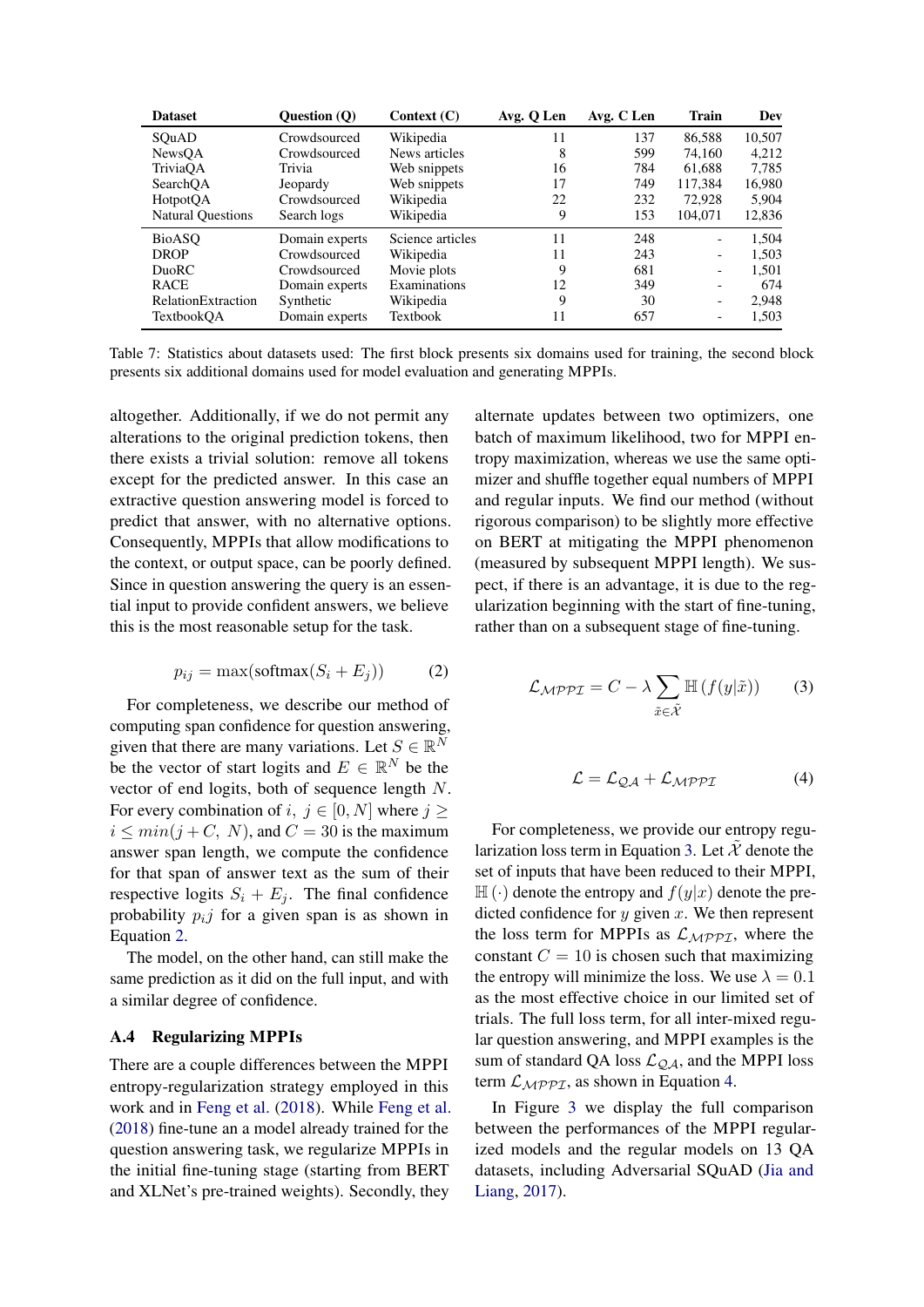<span id="page-9-0"></span>

Figure 3: The generalization and robustness of BERT models evaluated on 12 datasets, as well as Adversarial SQuAD. The "(\*)" indicates MPPI-regularization during training.

#### B How do MPPI Lengths Compare?

In the main paper we describe the differences in length distributions between original and MPPI queries. To provide more detail into the length distributions we plot histograms of the query word lengths, for the original queries, MPPI queries, and MPPI queries after the MPPI regularization procedure. These lengths are plotted below for SQuAD (Figure [4\)](#page-9-1), HotpotQA (Figure [5\)](#page-9-2), NewsQA (Figure [6\)](#page-9-3), Natural Questions (Figure [7\)](#page-9-4), TriviaQA (Figure [8\)](#page-9-5), and SearchQA (Figure [9\)](#page-10-0).

<span id="page-9-1"></span>

Figure 4: SQUAD question length generated by different MPPI reduction methods

<span id="page-9-3"></span>

Figure 6: NEWSQA question length generated by different MPPI reduction methods

<span id="page-9-4"></span>

Figure 7: NATRUALQUESTION question length generated by different MPPI reduction methods

<span id="page-9-2"></span>

Figure 5: HOTPOTQA question length generated by different MPPI reduction methods

<span id="page-9-5"></span>

Figure 8: TRIVIAQA question length generated by different MPPI reduction methods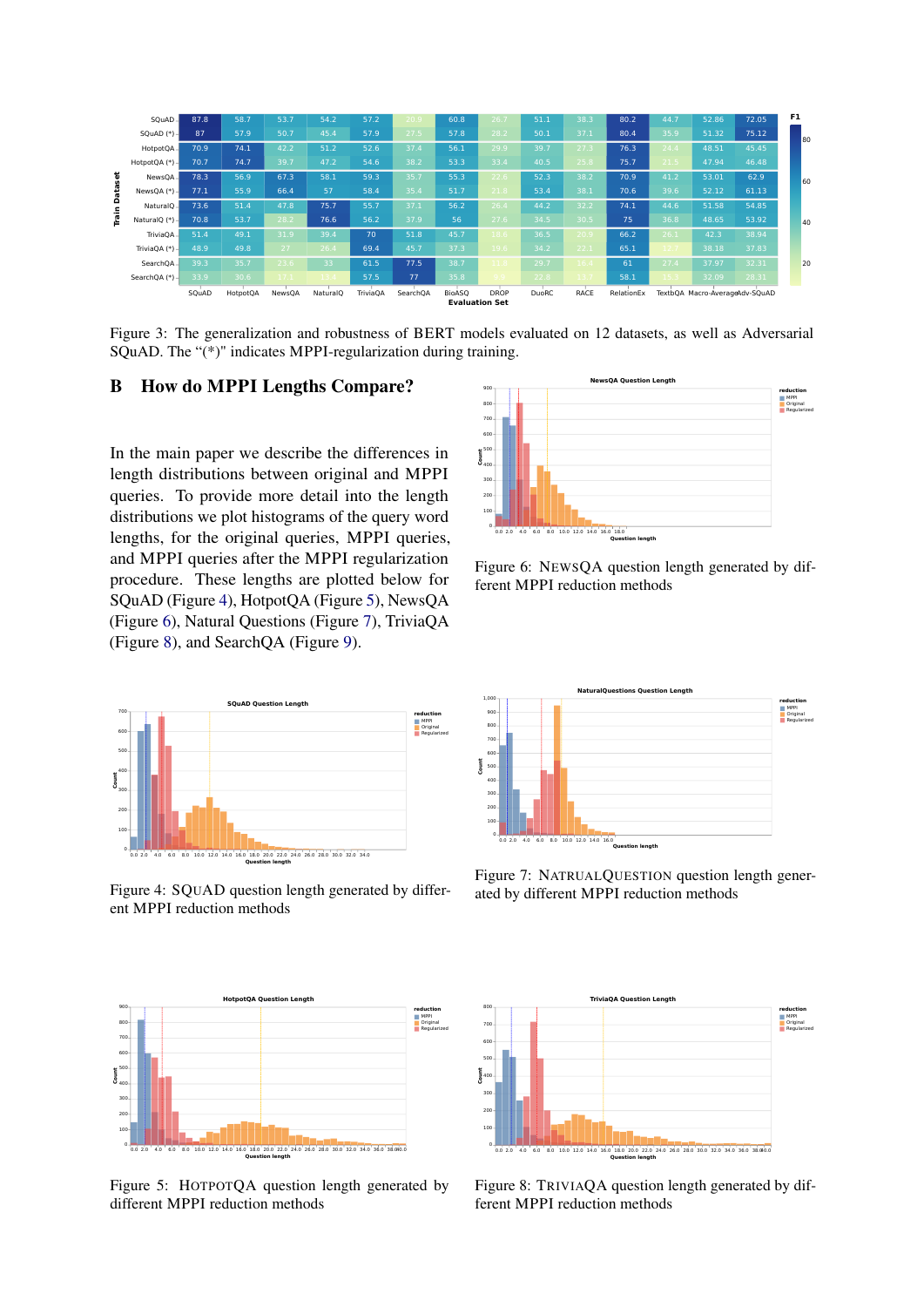<span id="page-10-0"></span>

Figure 9: SEARCHQA question length generated by different MPPI reduction methods

The query length distributions show that MPPIs are significantly shorter than original queries, with the MPPIs of regularized models somewhere in between. These length distributions may be sufficient to explain why humans find the non-regularized MPPIs completely uninterpretable, and the regularized MPPIs somewhat more interpretable.

## C Are MPPIs Invariant to Random Seed?

One of the preliminary questions in our investigation was whether changing the random training seed significantly altered the MPPI produced by a model. If it were the case that this had a drastic effect, we might suspect MPPIs were somewhat random, or the product of meangingless overconfidence on out-of-distribution inputs. Table [8](#page-10-1) illustrates the random seed experiment in full. Training 10 SQuAD models, each with different random seeds, we generate MPPIs on the 2k SQuAD evaluation set, and compare 5 pairs. We measure the mean Generalized Jaccard Similarity of MPPIs produced by 2 models trained with different seeds.

We see the similarity between MPPIs trained with different seeds far exceed those of Rand-A, and Rand-B, which are akin to a "random" simulation of MPPIs. As with our previous random baselines these are generated by randomly sampling tokens from the original query, preserving word order, and ensuring that the length distribution matches that of the actual MPPIs to which they are being compared.

## D Are MPPIs Invariant to Training Domain?

We discussed the invariance of MPPIs to training domain at length in the paper for BERT. For completeness, we provide the raw results for BERT in Table [9](#page-11-0) and for XLNet in Table [10.](#page-11-1) These results show that MPPIs are far more similar to one an-

<span id="page-10-1"></span>

| Seed A         | <b>Seed B</b> | JS/EM       |
|----------------|---------------|-------------|
| 0              | 1             | 55.0/31.7   |
| 2              | 3             | 56.8/33.2   |
| $\overline{4}$ | 5             | 58.3/34.7   |
| 6              | 7             | 57.4 / 33.2 |
| 8              | Q             | 58.1/35.2   |
|                | Overall       | 57.1/33.6   |
| Rand-A         | Rand-B        | 13.8/0.9    |

Table 8: Observing the Jaccard Similarity and Exact Match between MPPIs on the SQuAD  $2k$  evaluation set, we see significant token overlap despite seed differences. In contrast, the randomly generated sequences, preserving the length distribution of MPPIs, produces far less similar token sequences.

other, even when training domain is different. The random baseline, in parenthesis, once again shows the Jaccard Similarity we would expect if MPPIs were purely random.

## E Do QA Models Generalize to different MPPI Domains?

Expanding on the MPPI generalization analysis in Section 3.2, we provide the raw results. The crossdomain generalization of BERT and XLNet models on MPPIs sourced from different training domains is available in Table [11](#page-11-2) and Table [12](#page-12-0) respectively. Figure [10](#page-10-2) visualizes how well XLNET generalizes to different MPPI domains. The results mirror those of BERT shown in the main paper.

<span id="page-10-2"></span>

Figure 10: XLNET performance with different training sets (y-axis), and evaluation sets (x-axis). Bars measure the F1 score on the  $2k$  evaluation set, colored by input type.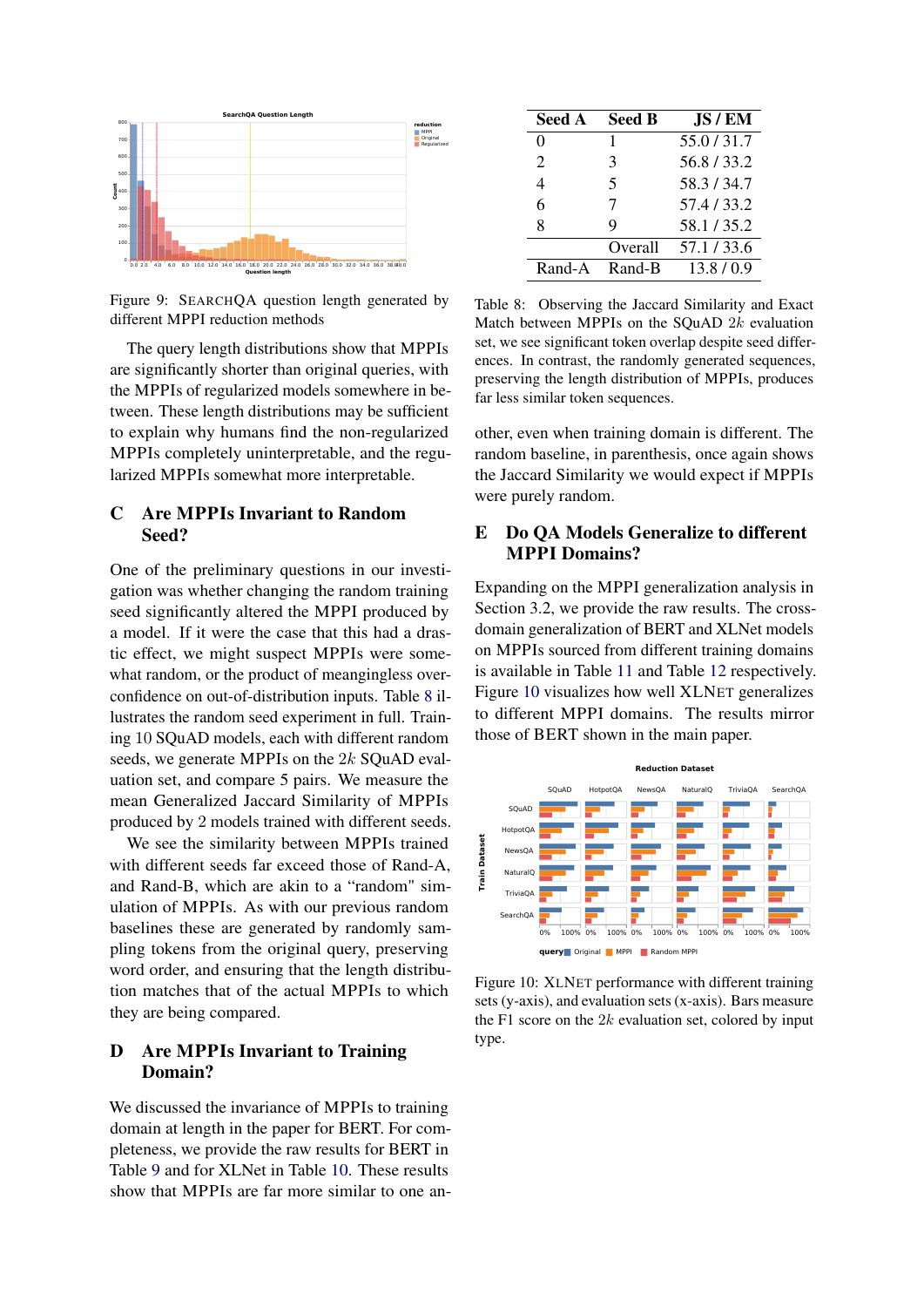<span id="page-11-0"></span>

| <b>Train Dataset</b> | <b>Reduction Dataset</b> |                 |               |                 |            |                 |  |
|----------------------|--------------------------|-----------------|---------------|-----------------|------------|-----------------|--|
|                      | SQUAD                    | <b>НОТРОТОА</b> | <b>NEWSOA</b> | <b>NATRUALQ</b> | TRIVIAQA   | <b>SEARCHOA</b> |  |
| SQUAD                | $-(-)$                   | 31.4(8.8)       | 41.0(21.6)    | 29.2(12.5)      | 24.9(10.9) | 11.9(9.6)       |  |
| <b>НОТРОТОА</b>      | 39.7(12.8)               | $-(-)$          | 39.6(18.8)    | 33.8(13.5)      | 25.8(10.7) | 16.6(12.6)      |  |
| <b>NEWSOA</b>        | 41.1(13.0)               | 31.6(7.2)       | $-(-)$        | 35.2(12.5)      | 25.8(10.8) | 13.3(9.4)       |  |
| <b>NATRUALQ</b>      | 37.5(12.7)               | 28.7(7.1)       | 40.2 (17.9)   | $-(-)$          | 25(10.7)   | 15.0(11.0)      |  |
| TRIVIAQA             | 33.3(13.0)               | 27.7(8.0)       | 34.8(18.1)    | 29.2(15.4)      | $-(-)$     | 23.1(15.2)      |  |
| <b>SEARCHQA</b>      | 23.4(12.3)               | 16.8(7.8)       | 24.7(17.2)    | 24.4(14.6)      | 23.4(11.9) | $-(-)$          |  |
| Average              | 35.0(12.8)               | 27.2(7.5)       | 36.1(18.7)    | 30.4(13.7)      | 25.0(11.0) | 16.0(11.6)      |  |

Table 9: The Jaccard Similarity (%) between BERT generated MPPIs, across domains. The Random baseline MPPIs are in parentheses.

<span id="page-11-1"></span>

| <b>Train Dataset</b> | <b>Reduction Dataset</b> |                 |               |                 |            |                 |  |  |
|----------------------|--------------------------|-----------------|---------------|-----------------|------------|-----------------|--|--|
|                      | SQUAD                    | <b>НОТРОТОА</b> | <b>NEWSQA</b> | <b>NATRUALQ</b> | TRIVIAQA   | <b>SEARCHOA</b> |  |  |
| SQUAD                | $-(-)$                   | 25.8(9.0)       | 37.7(19.7)    | 30.9(11.1)      | 18.1(10.5) | 22.7(26.3)      |  |  |
| <b>НОТРОТОА</b>      | 28.4(15.3)               | $-(-)$          | 31.2(17.6)    | 31.5(12.4)      | 17.8(12.0) | 27.1(25.5)      |  |  |
| <b>NEWSOA</b>        | 31.8(13.1)               | 25.3(8.2)       | $-(-)$        | 36.6(11.9)      | 20.6(9.0)  | 13.3(11.7)      |  |  |
| <b>NATRUALQ</b>      | 29.9(12.9)               | 24.2(8.4)       | 40.2(16.8)    | $-(-)$          | 22.3(11.0) | 19.2(16.3)      |  |  |
| TRIVIAQA             | 25.6(14.8)               | 19.0(8.0)       | 29.8 (17.4)   | 29.2(13.7)      | $-(-)$     | 31.2(20.6)      |  |  |
| <b>SEARCHQA</b>      | 21.6(13.8)               | 15.5(7.7)       | 25.2(15.1)    | 24.6(14.1)      | 28.3(13.4) | $-(-)$          |  |  |
| Average              | 27.5(14.0)               | 22.0(8.3)       | 32.8(17.3)    | 30.6(12.6)      | 21.4(11.2) | 22.7(20.1)      |  |  |

Table 10: The Jaccard Similarity (%) between XLNET generated MPPIs, across domains. The Random baseline MPPIs are in parentheses.

<span id="page-11-2"></span>

| <b>Train</b>    | Query       |       |                 |               |                 |                 |                 |
|-----------------|-------------|-------|-----------------|---------------|-----------------|-----------------|-----------------|
| <b>Dataset</b>  | Type        | SOuAD | <b>HotpotOA</b> | <b>NewsQA</b> | <b>NaturalO</b> | <b>TriviaOA</b> | <b>SearchOA</b> |
| SQuAD           | Original    | 87.74 | 56.31           | 48.81         | 21.53           | 56.74           | 52.62           |
| SOuAD           | MPPI        | 87.74 | 28.84           | 31.68         | 13.52           | 43.02           | 30.93           |
| SQuAD           | Random MPPI | 26.42 | 16.19           | 19.69         | 9.55            | 13.01           | 17.46           |
| <b>TriviaOA</b> | Original    | 54.64 | 71.04           | 42.27         | 47.53           | 51.85           | 34.45           |
| TriviaOA        | <b>MPPI</b> | 34.25 | 71.04           | 24.67         | 32.28           | 33.85           | 18.91           |
| TriviaQA        | Random MPPI | 15.21 | 32.23           | 15.92         | 25.49           | 14.12           | 12.67           |
| <b>NaturalO</b> | Original    | 75.28 | 58.18           | 77.78         | 37.84           | 54.08           | 51.16           |
| NaturalO        | <b>MPPI</b> | 55.15 | 40.43           | 77.78         | 24.32           | 44.52           | 34.25           |
| NaturalQ        | Random MPPI | 23.28 | 23.94           | 38.43         | 18.39           | 16.32           | 17.34           |
| SearchOA        | Original    | 40.25 | 59.44           | 32.58         | 78.11           | 35.93           | 20.61           |
| SearchOA        | MPPI        | 24.84 | 41.67           | 21.24         | 78.11           | 24.96           | 15.9            |
| SearchOA        | Random MPPI | 11.92 | 24.69           | 14.73         | 45.7            | 12.34           | 9.7             |
| HotpotQA        | Original    | 71.52 | 53.4            | 52.51         | 38.9            | 75.09           | 47.03           |
| <b>HotpotQA</b> | MPPI        | 49.52 | 34.56           | 37.23         | 20.66           | 75.09           | 30.38           |
| HotpotQA        | Random MPPI | 21.09 | 19.28           | 24.92         | 15.2            | 17.76           | 17.88           |
| <b>NewsOA</b>   | Original    | 78.16 | 60.91           | 59.94         | 33.79           | 56.53           | 68.19           |
| NewsQA          | MPPI        | 61.32 | 39.17           | 42.48         | 19.44           | 48.58           | 68.19           |
| NewsQA          | Random MPPI | 22.78 | 20.4            | 22.74         | 15.05           | 14.49           | 24.83           |

Table 11: Cross-Domain Generalization of BERT Base models on different types of inputs. Values correspond to F1 scores on the question answering  $2k$  evaluation set specified by the column.